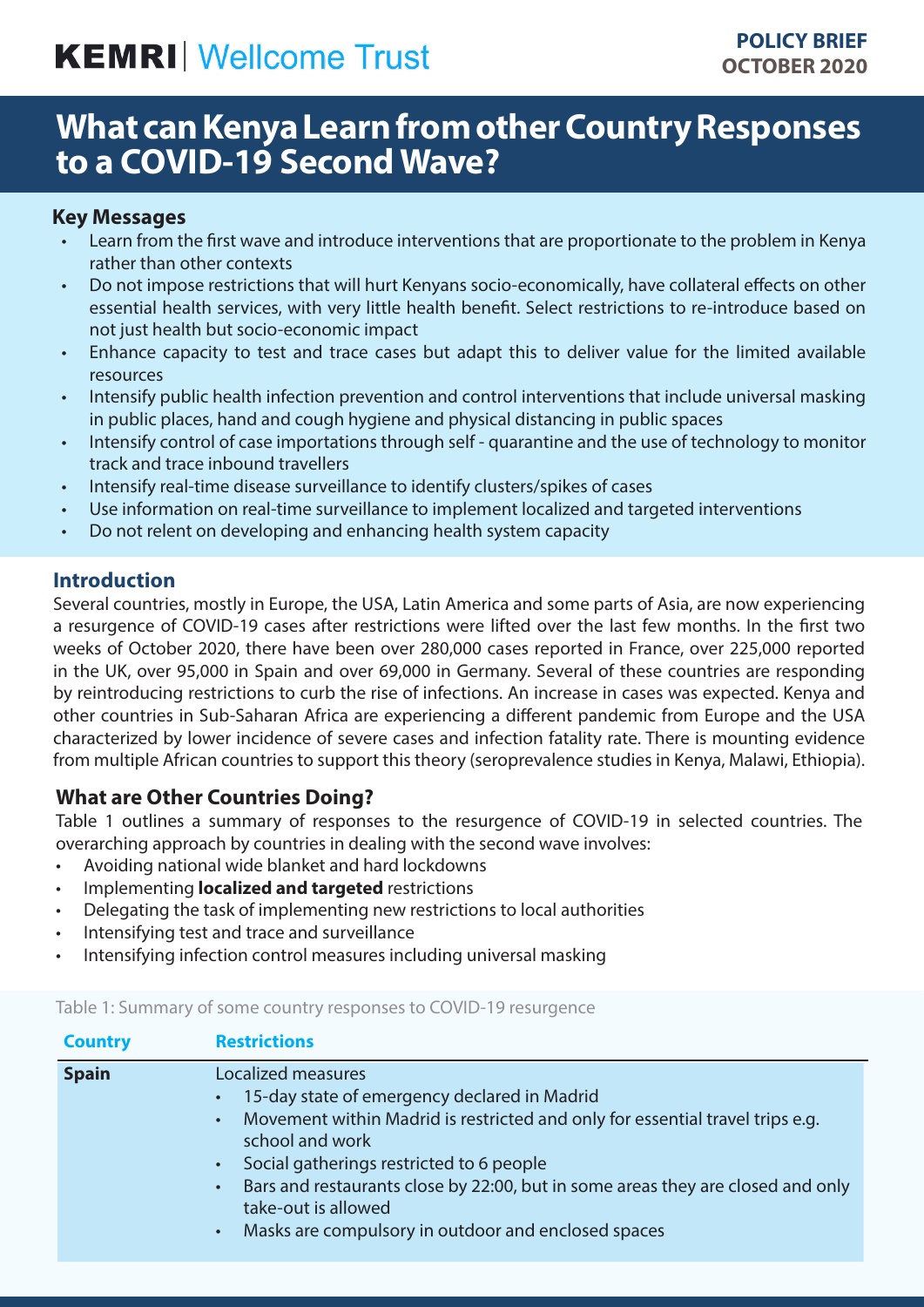| <b>Country</b> | <b>Restrictions</b>                                                                                                                                                                                                                                                                                                                                                                                                                                                                                                                                                                                                                                                                                                                                                                                                                                                                                                                                                         |
|----------------|-----------------------------------------------------------------------------------------------------------------------------------------------------------------------------------------------------------------------------------------------------------------------------------------------------------------------------------------------------------------------------------------------------------------------------------------------------------------------------------------------------------------------------------------------------------------------------------------------------------------------------------------------------------------------------------------------------------------------------------------------------------------------------------------------------------------------------------------------------------------------------------------------------------------------------------------------------------------------------|
| <b>France</b>  | Localized measures<br>The government has delegated the task of implementing new regulations to<br>regional authorities<br>In Bordeaux and Marseille dancing has been banned at bars and weddings<br>$\bullet$<br>In Bordeaux and Marseille employees work from home if possible<br>$\bullet$<br>Sale and consumption of alcohol on the streets after 8p.m. has been banned in<br>$\bullet$<br><b>Marseille and Paris</b><br>Schools will now only shut if a minimum of three students test positive for the<br>$\bullet$<br>virus<br>Declared a state of emergency<br>$\bullet$<br>Instituted a curfew from 21:00 to 06:00<br>$\bullet$<br>Masks are obligatory in all public spaces<br>$\bullet$<br>Bars, gyms and swimming pools closed for two weeks in Paris<br>$\bullet$<br>Only 6 people allowed to gather inside private homes<br>$\bullet$<br>Social gatherings restricted to 10 people<br>$\bullet$<br>Weddings, parties and other organized gatherings are banned |
| <b>Ireland</b> | Localized measures<br>For example, Dublin has experienced a resurgence of cases:<br>Dublin has been placed under level 3 restrictions, while the rest of the country is<br>at level 2<br>Under level 2, schools, restaurants and pubs remain open but there are limita-<br>$\bullet$<br>tions on the number of people that can gather in private and public spaces<br>In Dublin, indoor social gatherings have been limited to visitors from only one<br>$\bullet$<br>other household and cannot exceed six people.<br>All museums and other cultural attractions have been closed. Restaurants, cafes<br>and pubs can only stay open for take-away services or for outdoor dining.<br>Everyone has been asked to work from home if possible.                                                                                                                                                                                                                               |
| <b>UK</b>      | Localized measures<br>Introduced a new Covid-19 alert level system<br>No more than 6 people in a group indoors and outdoors<br>$\bullet$<br>Pubs, restaurants must close by 22:00<br>$\bullet$<br>No social meeting with people you don't live with<br>$\bullet$<br>People advised not to travel into or out of high alert regions                                                                                                                                                                                                                                                                                                                                                                                                                                                                                                                                                                                                                                          |
| <b>Germany</b> | Localized measures<br>In Bavaria, a five-person (or two-household) limit on social gatherings<br>In Bavaria, a ban on alcohol consumption in public places,<br>$\bullet$<br>In Bavaria, a curfew on restaurants<br>$\bullet$<br>In high risk areas such as Berlin, restaurants and bars must close at 23:00<br>$\bullet$<br>One district has gone into temporary lockdown<br>$\bullet$<br>Private parties and gatherings are limited to 10<br>$\bullet$<br>The ban on large gatherings continues<br>$\bullet$<br>Masks are mandatory in public spaces<br>$\bullet$<br>Testing at airports was made compulsory but from September 30th, travellers<br>$\bullet$<br>have had to self isolate for 14 days                                                                                                                                                                                                                                                                      |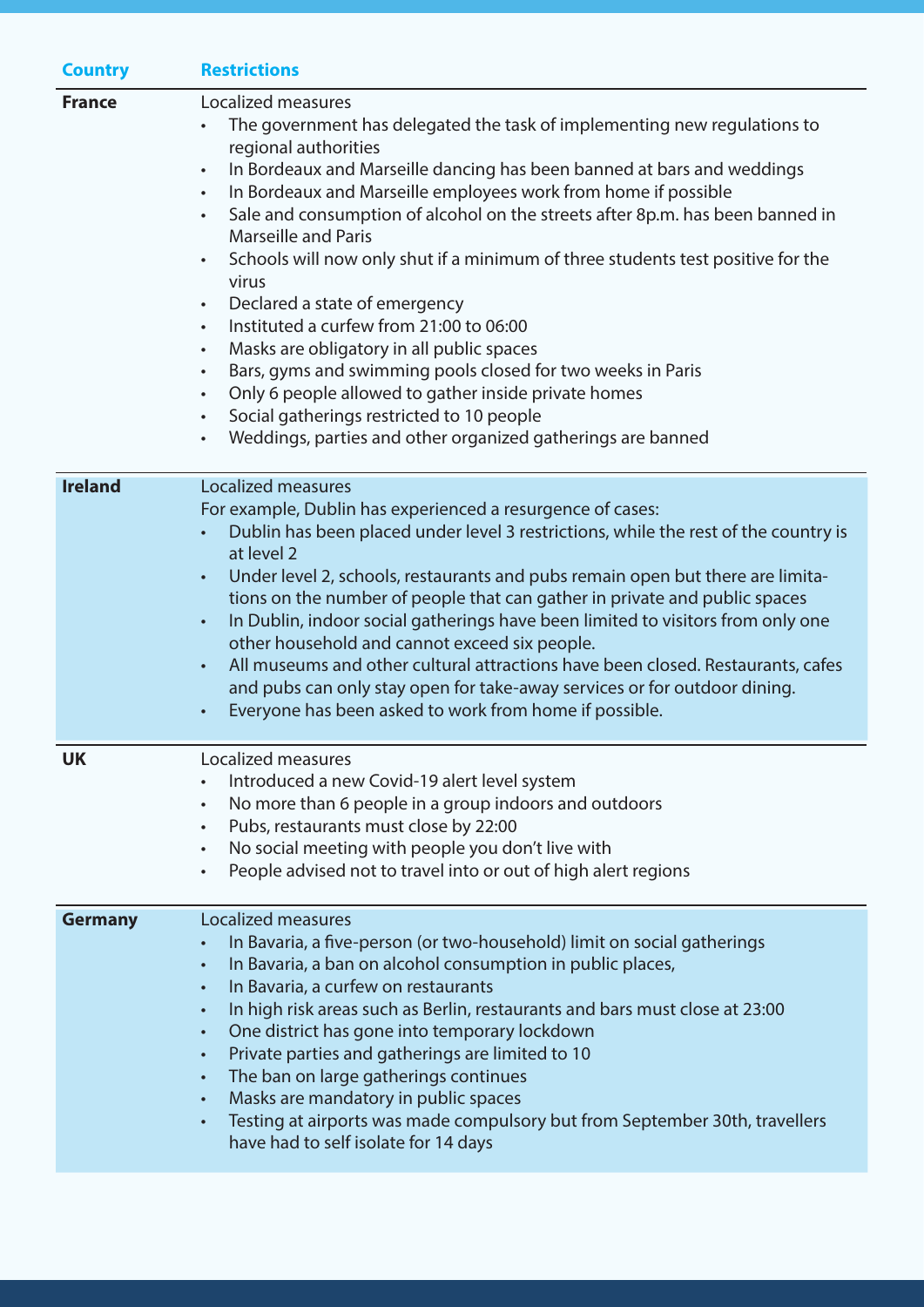| <b>Country</b>     | <b>Restrictions</b>                                                                                                                                                                                                                                                                                                                                                                                                                                                                                                   |
|--------------------|-----------------------------------------------------------------------------------------------------------------------------------------------------------------------------------------------------------------------------------------------------------------------------------------------------------------------------------------------------------------------------------------------------------------------------------------------------------------------------------------------------------------------|
| <b>South Korea</b> | Localized measures<br>High risk facilities including nightspots and fitness centres were closed and re-<br>$\bullet$<br>stricted dining at restaurants<br>Indoor gatherings of over 50 people and outdoor events of over 100 people are<br>$\bullet$<br>banned<br>In person church services were also banned<br>$\bullet$<br>Face masks on mass transportation and in public places are compulsory<br>$\bullet$                                                                                                       |
| <b>Belgium</b>     | <b>Localized measures</b><br>Enforced a curfew from 12:00 to 05:00<br>Alcohol sales banned after 20:00<br>$\bullet$<br>Cafes and restaurants will be closed for a month<br>$\bullet$<br>The markets remain open but with respect to the rules of social distancing of 1.5<br>$\bullet$<br>meters, mask-wearing and hand hygiene<br>Number of people one is allowed to see socially (excluding family members) has<br>$\bullet$<br>been reduced to 1<br>People ordered to work from home (where possible)<br>$\bullet$ |
| <b>Italy</b>       | Localized measures<br>Mayors will get powers to close public areas after 21:00<br>$\bullet$<br>Bars and restaurants must close at midnight, but after 18:00 only table service is<br>$\bullet$<br>allowed<br>Maximum of six people can gather in a group<br>$\bullet$<br>Large gatherings remain suspended<br>$\bullet$<br>Face masks are mandatory everywhere except private homes<br>$\bullet$                                                                                                                      |
| <b>Netherlands</b> | <b>Localized measures</b><br>Restaurants and bars will only be able to serve takeaways<br>$\bullet$<br>People will be advised to work from home<br>$\bullet$<br>Social gatherings inside people's homes must not exceed three people<br>$\bullet$<br>Fans will no longer be allowed to attend sports events<br>$\bullet$<br>Alcohol not sold after 20:00<br>$\bullet$<br>All shops, apart from supermarkets, must close by 20:00 across the country<br>$\bullet$                                                      |

### **What can Kenya Consider Doing?**

- **• Learn from the first wave and introduce interventions that are proportionate to the problem in Kenya rather than Europe/US;** Kenya's pandemic is characterized by 1) fewer symptomatic cases (less than 10%), fewer cases needing hospitalization, and fewer deaths compared to US/Europe etc. The **important metric to monitor** is severe cases and deaths, not just cases. Ask, **are there more hospitalized cases? more in ICU? are there more deaths?** Therefore, do not impose restrictions that will hurt Kenyans socio-economically, have collateral effects on other essential health services, with very little health benefit
- Strengthen quality of reporting and use of PHEOC data
- **Intensify but adapt test and trace (smart testing):** Enhance capacity to test and trace cases but adapt this deliver value for the limited available resources. Test high risk groups (define them) and augment this PCR test with antibody testing to identify high risk groups and support surveillance
- **• Intensify public health infection prevention and control interventions:** continue to enforce but also to advocate for, including using social-marketing approaches, universal masking in public places, hand and cough hygiene and physical distancing in public spaces
- **Intensify control of case importation:** Consider using technology (like a mobile app) to monitor quarantine, track and trace inbound travellers. A mobile app like the one used for home-based care could be used by people quarantining as well including people flying into the country